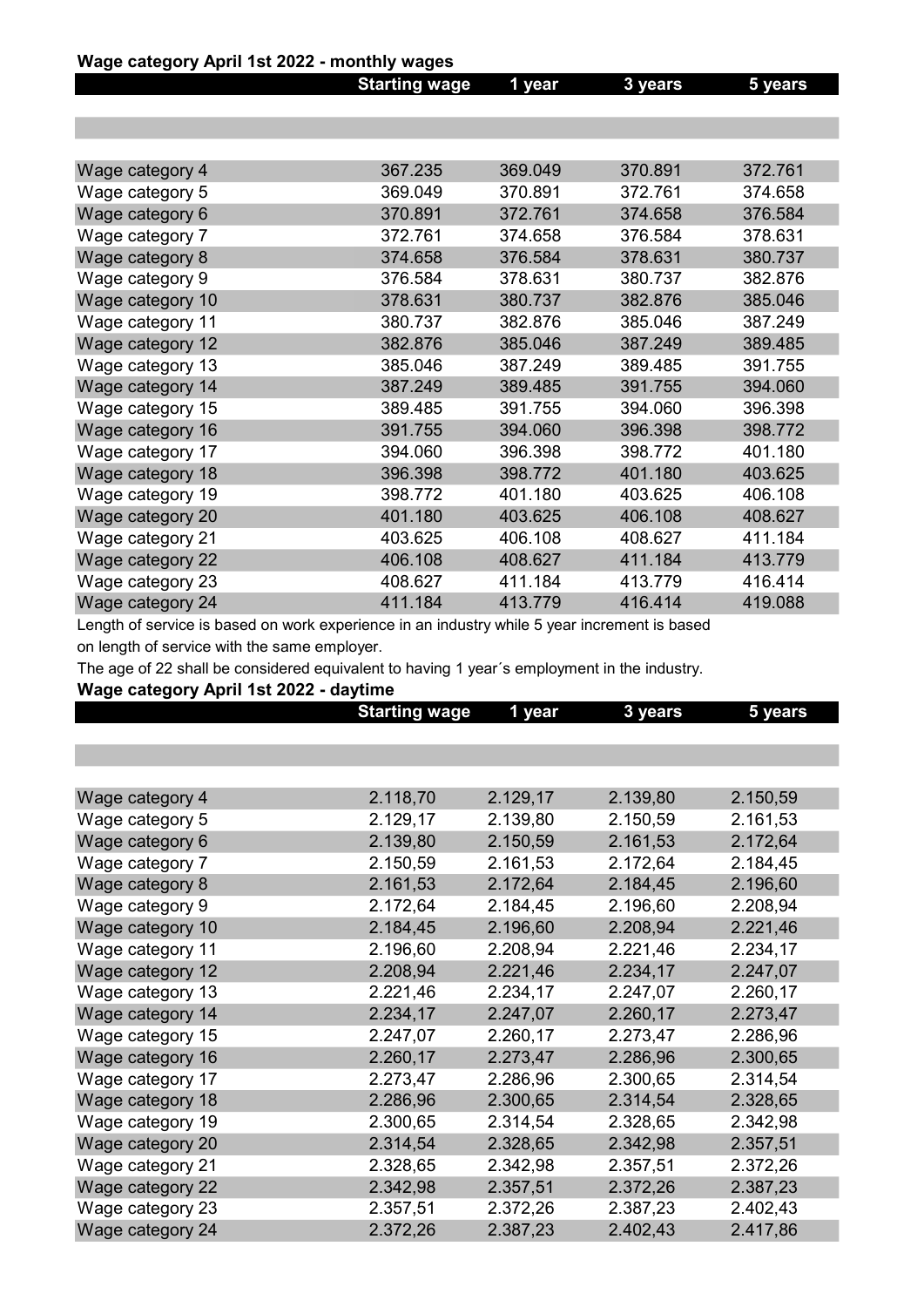# Wage category April 1st 2022 - overtime

|                  | <b>Starting wage</b> | 1 year   | 3 years  | 5 years  |
|------------------|----------------------|----------|----------|----------|
|                  |                      |          |          |          |
|                  |                      |          |          |          |
|                  |                      |          |          |          |
| Wage category 4  | 3.813,74             | 3.832,57 | 3.851,70 | 3.871,12 |
| Wage category 5  | 3.832,57             | 3.851,70 | 3.871,12 | 3.890,82 |
| Wage category 6  | 3.851,70             | 3.871,12 | 3.890,82 | 3.910,82 |
| Wage category 7  | 3.871,12             | 3.890,82 | 3.910,82 | 3.932,08 |
| Wage category 8  | 3.890,82             | 3.910,82 | 3.932,08 | 3.953,95 |
| Wage category 9  | 3.910,82             | 3.932,08 | 3.953,95 | 3.976,17 |
| Wage category 10 | 3.932,08             | 3.953,95 | 3.976,17 | 3.998,70 |
| Wage category 11 | 3.953,95             | 3.976,17 | 3.998,70 | 4.021,58 |
| Wage category 12 | 3.976,17             | 3.998,70 | 4.021,58 | 4.044,80 |
| Wage category 13 | 3.998,70             | 4.021,58 | 4.044,80 | 4.068,38 |
| Wage category 14 | 4.021,58             | 4.044,80 | 4.068,38 | 4.092,31 |
| Wage category 15 | 4.044,80             | 4.068,38 | 4.092,31 | 4.116,59 |
| Wage category 16 | 4.068,38             | 4.092,31 | 4.116,59 | 4.141,25 |
| Wage category 17 | 4.092,31             | 4.116,59 | 4.141,25 | 4.166,25 |
| Wage category 18 | 4.116,59             | 4.141,25 | 4.166,25 | 4.191,65 |
| Wage category 19 | 4.141,25             | 4.166,25 | 4.191,65 | 4.217,43 |
| Wage category 20 | 4.166,25             | 4.191,65 | 4.217,43 | 4.243,59 |
| Wage category 21 | 4.191,65             | 4.217,43 | 4.243,59 | 4.270,15 |
| Wage category 22 | 4.217,43             | 4.243,59 | 4.270,15 | 4.297,09 |
| Wage category 23 | 4.243,59             | 4.270,15 | 4.297,09 | 4.324,46 |
| Wage category 24 | 4.270,15             | 4.297,09 | 4.324,46 | 4.352,23 |

# Wage category April 1st 2022 - overtime on public holidays

|                  | <b>Starting wage</b> | 1 year   | 3 years  | 5 years  |
|------------------|----------------------|----------|----------|----------|
|                  |                      |          |          |          |
|                  |                      |          |          |          |
|                  |                      |          |          |          |
| Wage category 4  | 5.049,48             | 5.074,42 | 5.099,75 | 5.125,46 |
| Wage category 5  | 5.074,42             | 5.099,75 | 5.125,46 | 5.151,55 |
| Wage category 6  | 5.099,75             | 5.125,46 | 5.151,55 | 5.178,03 |
| Wage category 7  | 5.125,46             | 5.151,55 | 5.178,03 | 5.206,18 |
| Wage category 8  | 5.151,55             | 5.178,03 | 5.206,18 | 5.235,13 |
| Wage category 9  | 5.178,03             | 5.206,18 | 5.235,13 | 5.264,55 |
| Wage category 10 | 5.206,18             | 5.235,13 | 5.264,55 | 5.294,38 |
| Wage category 11 | 5.235,13             | 5.264,55 | 5.294,38 | 5.324,67 |
| Wage category 12 | 5.264,55             | 5.294,38 | 5.324,67 | 5.355,42 |
| Wage category 13 | 5.294,38             | 5.324,67 | 5.355,42 | 5.386,63 |
| Wage category 14 | 5.324,67             | 5.355,42 | 5.386,63 | 5.418,33 |
| Wage category 15 | 5.355,42             | 5.386,63 | 5.418,33 | 5.450,47 |
| Wage category 16 | 5.386,63             | 5.418,33 | 5.450,47 | 5.483,12 |
| Wage category 17 | 5.418,33             | 5.450,47 | 5.483,12 | 5.516,23 |
| Wage category 18 | 5.450,47             | 5.483,12 | 5.516,23 | 5.549,84 |
| Wage category 19 | 5.483,12             | 5.516,23 | 5.549,84 | 5.583,99 |
| Wage category 20 | 5.516,23             | 5.549,84 | 5.583,99 | 5.618,62 |
| Wage category 21 | 5.549,84             | 5.583,99 | 5.618,62 | 5.653,78 |
| Wage category 22 | 5.583,99             | 5.618,62 | 5.653,78 | 5.689,46 |
| Wage category 23 | 5.618,62             | 5.653,78 | 5.689,46 | 5.725,69 |
| Wage category 24 | 5.653,78             | 5.689,46 | 5.725,69 | 5.762,46 |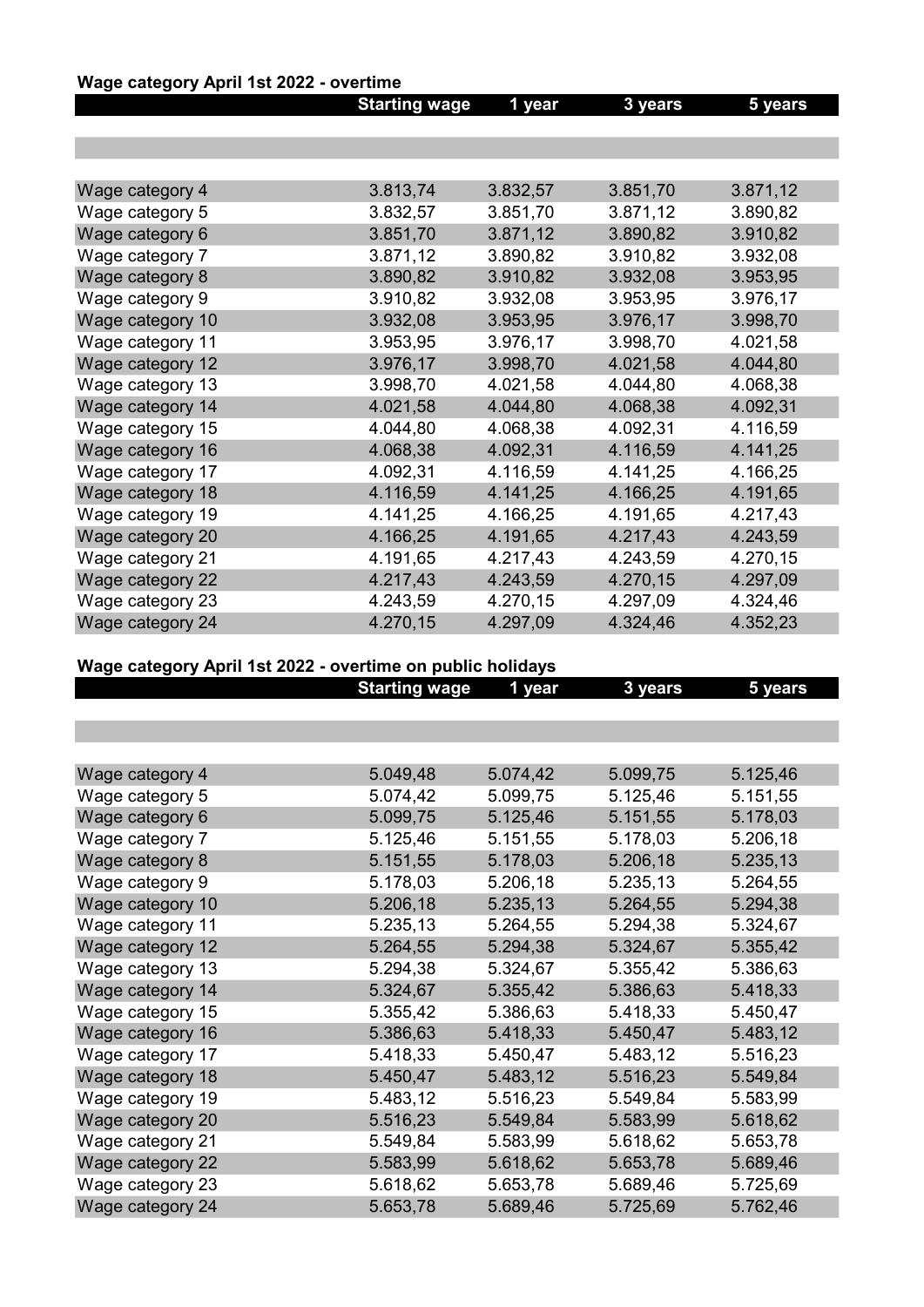#### CLEANING WORK

#### Cleaning 6

|                          | <b>Daytime</b> | Overtime |
|--------------------------|----------------|----------|
| Starting wage            | 2.139,80       | 3.851,70 |
| 1 year in an industry    | 2.150,59       | 3.871,12 |
| 3 years in an industry   | 2.161,53       | 3.890,82 |
| 5 years in the same comp | 2.172,64       | 3.910,82 |

#### Cleaning in shift work at private fondations **6** 6

|                          |                | Mon. - Fri.<br>17.00-24.00 | Mon.- Fri.<br>24.00-08.00<br>and Sat. / Sun. |              |               |
|--------------------------|----------------|----------------------------|----------------------------------------------|--------------|---------------|
|                          | <b>Daytime</b> | Overtime                   | 33% premium                                  | 55% premium* | 90% premium** |
| Starting wage            | 2.139,80       | 3.851,70                   | 2.845,93                                     | 3.316,69     | 4.065,62      |
| 1 year in an industry    | 2.150,59       | 3.871,12                   | 2.860,28                                     | 3.333,41     | 4.086,12      |
| 3 years in an industry   | 2.161,53       | 3.890,82                   | 2.874,83                                     | 3.350,37     | 4.106,91      |
| 5 years in the same comp | 2.172,64       | 3.910,82                   | 2.889,61                                     | 3.367,59     | 4.128,02      |

\*45% premium in companies other than public institutions

\*\*Shift work employees earn winter holiday according to art. 22.4.7

#### Time measured piecework: with 20% premium

|                             |                |              | Mon.- Fri.      |           |
|-----------------------------|----------------|--------------|-----------------|-----------|
|                             |                | Mon. - Fri.  | 24.00-08.00     |           |
|                             |                | 17.00-24.00  | and Sat. / Sun. |           |
|                             | <b>Daytime</b> | 33% premium* | 45% premium*    | Overtime* |
| Starting wage               | 2.567,76       | 3.415,12     | 3.723,25        | 4.621,97  |
| 1 year in an industry       | 2.580,71       | 3.432,34     | 3.742,03        | 4.645,27  |
| 3 years in an industry      | 2.593,84       | 3.449,80     | 3.761,06        | 4.668,90  |
| 5 years in the same company | 2.607,17       | 3.467,53     | 3.780,39        | 4.692,90  |

\*An overtime premium must be paid for work in excess of 40 hours per week.

On holidays, overtime shall be paid acc. art. 1.71. and on public holidays the public holiday premium

| shall be paid acc. Art. 1.7.2. |  |  |  |  |
|--------------------------------|--|--|--|--|
|--------------------------------|--|--|--|--|

| <b>CONSTRUCTION WORKERS</b>            |                      |
|----------------------------------------|----------------------|
|                                        | <b>Wage category</b> |
| <b>General contruction workers</b>     |                      |
| Specially trained construction workers | 8                    |
| Specialised assistants to tradesmen    | 9                    |
| <b>MACHINE OPERATORS</b>               |                      |

|                    | <b>Wage category</b> |
|--------------------|----------------------|
| Machine operator 1 |                      |
| Machine operator 2 | 13                   |

#### PCV DRIVERS

PCV drivers and the set of the set of the set of the set of the set of the set of the set of the set of the set of the set of the set of the set of the set of the set of the set of the set of the set of the set of the set

Monthly course premium for PCV drivers 5.650 kr.

#### INDUSTRIAL WORKERS

| Industrial workers I  |  |
|-----------------------|--|
| Industrial workers II |  |

# Wage category 6

Launaflokkur

Launaflokkur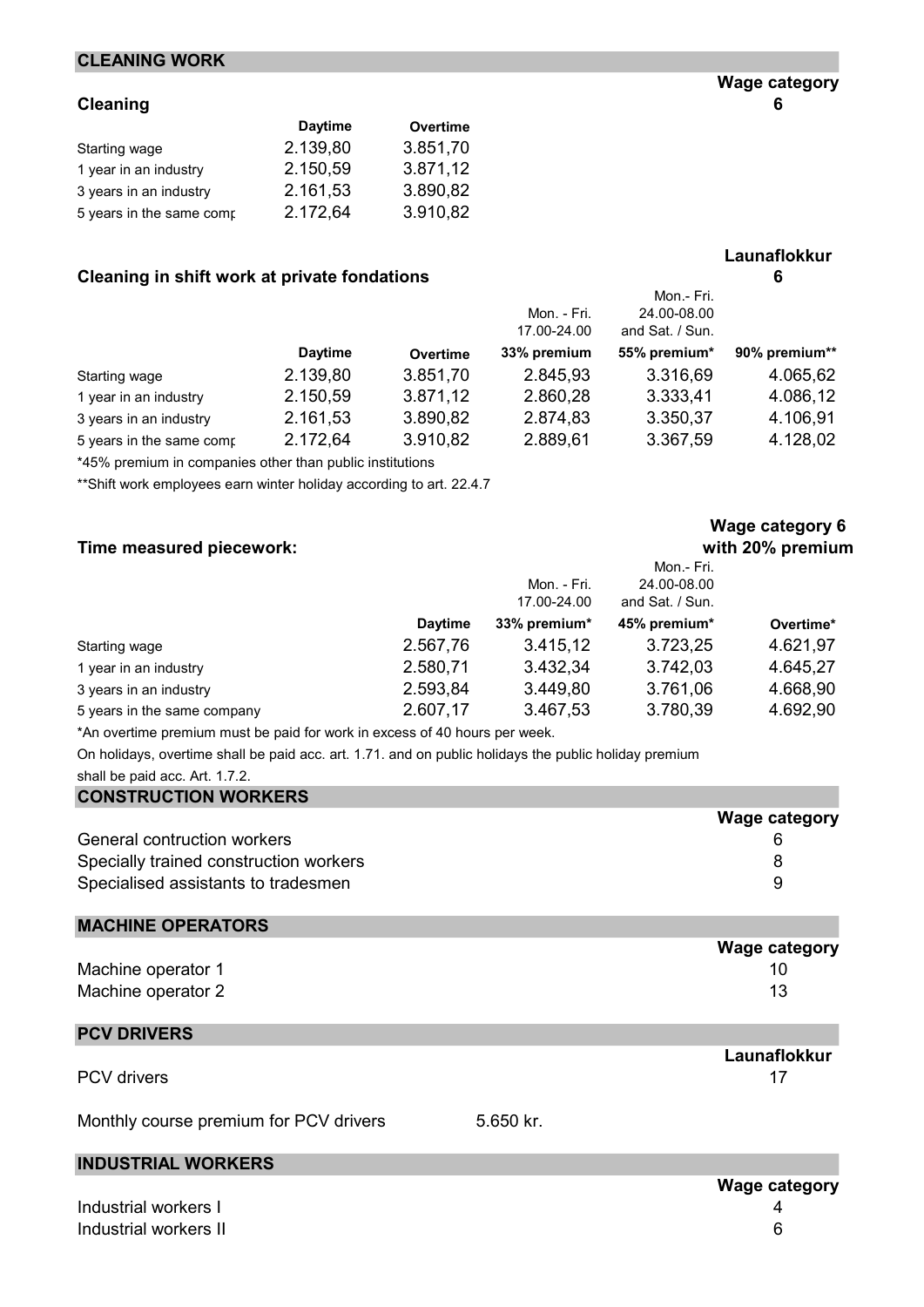### STARFSMENN Á SMURSTÖÐVUM, RYÐVARNARSKÁLUM OG DEKKJAVERKSTÆÐUM

#### Starfsmenn á smurstöðvum, ryðvarnarskálum og dekkjaverkstæðum 6

Wage category

| <b>PETROL STATION WORKERS</b>            |                |                 |             |               |                      |
|------------------------------------------|----------------|-----------------|-------------|---------------|----------------------|
|                                          |                |                 | Mon. - Fri. |               | Mon. - Sun.          |
|                                          |                |                 | 18.00-24.00 | Sat. and Sun. | 24.00-08.00          |
|                                          | <b>Daytime</b> | <b>Overtime</b> | 33% premium | 45% premium   | 55% premium          |
|                                          |                |                 |             |               | <b>Wage category</b> |
| <b>Outdoor and service work</b>          |                |                 |             |               | 6                    |
| Starting wage                            | 2.139,80       | 3.851,70        | 2.845,93    | 3.102,71      | 3.316,69             |
| 1 year in an industry                    | 2.150,59       | 3.871,12        | 2.860,28    | 3.118,36      | 3.333,41             |
| 3 years in an industry                   | 2.161,53       | 3.890,82        | 2.874,83    | 3.134,22      | 3.350,37             |
| 5 years in the same comp                 | 2.172,64       | 3.910,82        | 2.889,61    | 3.150,33      | 3.367,59             |
|                                          |                |                 |             |               | <b>Wage category</b> |
| Outdoor and cashier work / cash register |                |                 |             |               | 7                    |
| Starting wage                            | 2.150,59       | 3.871,12        | 2.860,28    | 3.118,36      | 3.333,41             |
| 1 year in an industry                    | 2.161,53       | 3.890,82        | 2.874,83    | 3.134,22      | 3.350,37             |
| 3 years in an industry                   | 2.172,64       | 3.910,82        | 2.889,61    | 3.150,33      | 3.367,59             |
| 5 years in the same comp                 | 2.184,45       | 3.932,08        | 2.905,32    | 3.167,45      | 3.385,90             |
|                                          |                |                 |             |               | <b>Wage category</b> |
| <b>Shift managers</b>                    |                |                 |             |               | 9                    |
| Starting wage                            | 2.172,64       | 3.910,82        | 2.889,61    | 3.150,33      | 3.367,59             |
| 1 year in an industry                    | 2.184,45       | 3.932,08        | 2.905,32    | 3.167,45      | 3.385,90             |
| 3 years in an industry                   | 2.196,60       | 3.953,95        | 2.921,48    | 3.185,07      | 3.404,73             |
| 5 years in the same comp                 | 2.208,94       | 3.976,17        | 2.937,89    | 3.202,96      | 3.423,86             |
|                                          |                |                 |             |               |                      |

Settlement of accounts (cashier) shall be 1.743,83 kr. for each settlement.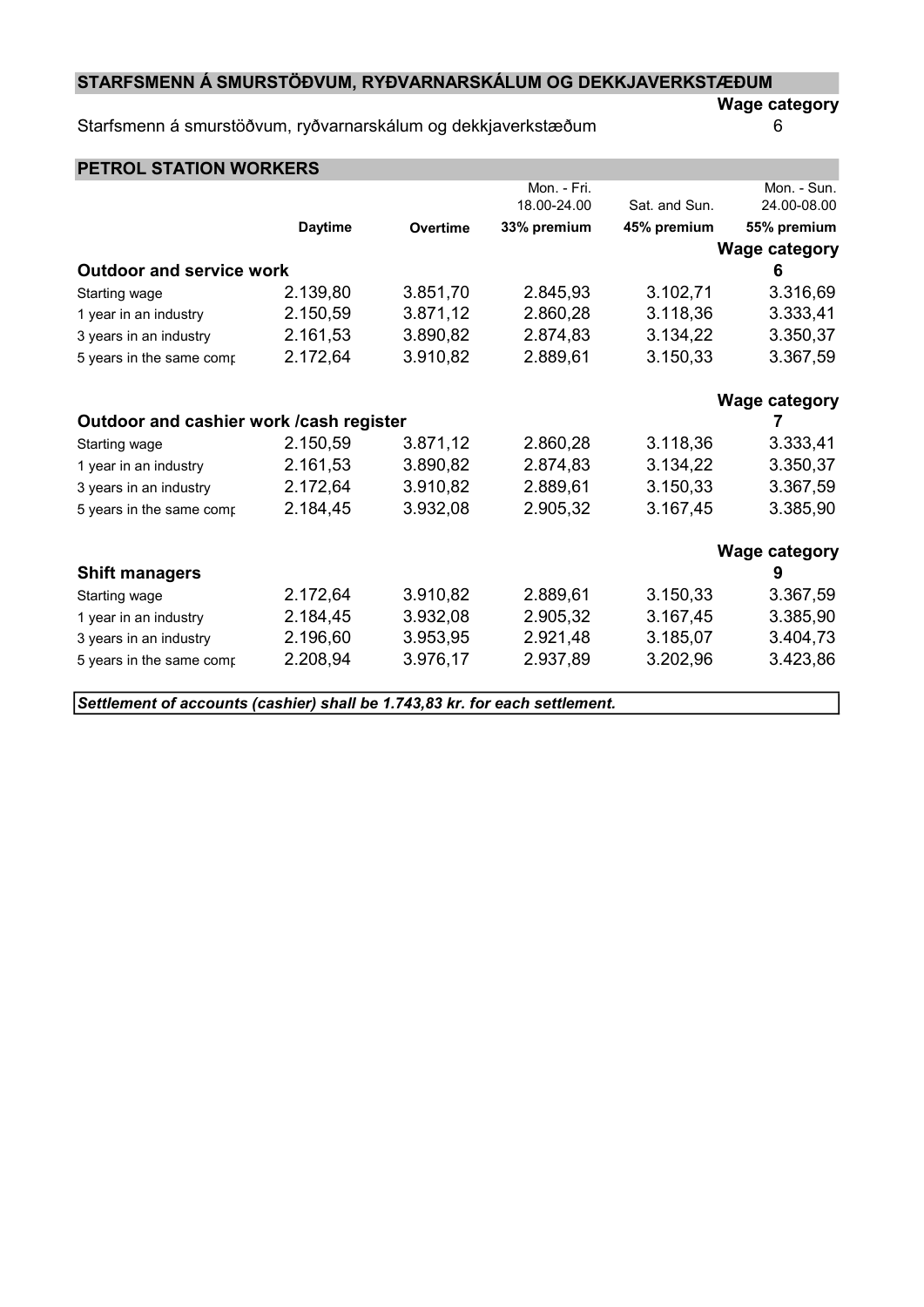#### SECURITY GUARDS - SECURITAS

|                                     |                |                 |             | Mon.- Fri.      |                      |
|-------------------------------------|----------------|-----------------|-------------|-----------------|----------------------|
|                                     |                |                 | Mon. - Fri. | 24.00-08.00     |                      |
|                                     |                |                 | 17.00-24.00 | and Sat. / Sun. |                      |
|                                     | <b>Daytime</b> | <b>Overtime</b> | 33% premium | 45% premium     |                      |
|                                     |                |                 |             |                 | <b>Wage category</b> |
| <b>Local patrol</b>                 |                |                 |             |                 | 6                    |
| Starting wage                       | 2.139,80       | 3.851,70        | 2.845,93    | 3.102,71        |                      |
| 1 year in an industry               | 2.150,59       | 3.871,12        | 2.860,28    | 3.118,36        |                      |
| 3 years in an industry              | 2.161,53       | 3.890,82        | 2.874,83    | 3.134,22        |                      |
| 5 years in the same comp            | 2.172,64       | 3.910,82        | 2.889,61    | 3.150,33        |                      |
|                                     |                |                 |             |                 | <b>Wage category</b> |
| <b>Mobile patrol</b>                |                |                 |             |                 |                      |
| Starting wage                       | 2.150,59       | 3.871,12        | 2.860,28    | 3.118,36        |                      |
| 1 year in an industry               | 2.161,53       | 3.890,82        | 2.874,83    | 3.134,22        |                      |
| 3 years in an industry              | 2.172,64       | 3.910,82        | 2.889,61    | 3.150,33        |                      |
| 5 years in the same comp            | 2.184,45       | 3.932,08        | 2.905,32    | 3.167,45        |                      |
|                                     |                |                 |             |                 | <b>Wage category</b> |
| <b>Transport and command centre</b> |                |                 |             |                 | 10                   |
| Starting wage                       | 2.184,45       | 3.932,08        | 2.905,32    | 3.167,45        |                      |
| 1 year in an industry               | 2.196,60       | 3.953,95        | 2.921,48    | 3.185,07        |                      |
| 3 years in an industry              | 2.208,94       | 3.976,17        | 2.937,89    | 3.202,96        |                      |
| 5 years in the same comp            | 2.221,46       | 3.998,70        | 2.954,54    | 3.221,12        |                      |
| <b>FISH PROCESSING WORKERS</b>      |                |                 |             |                 |                      |
|                                     |                |                 |             |                 | <b>Wage category</b> |
| Ganaral fich procassing workars     |                |                 |             |                 | Б.                   |

| General fish processing workers      | G  |
|--------------------------------------|----|
| Specialised workers in fisheries I   |    |
| Specialised workers in fisheries II  | 9  |
| Specialised workers in fisheries III |    |
| Fisheries technicians                | 13 |
|                                      |    |

- Money for clothes; general: 18,94 salt fish and stockfish: 24,35

- Index in gropu pay scheme is 277,58

- Minimum bonus in fish processing is 295,00 kr. per hour

| <b>GENERAL WORK IN FISH FARMING</b> |                      |
|-------------------------------------|----------------------|
|                                     | <b>Wage category</b> |
| General workers                     | 5                    |
| Specialised workers                 |                      |
| Aquaculture specialists             | 17                   |

## STAFF IN CAFETERIAS

|                                          | <b>Wage category</b> |
|------------------------------------------|----------------------|
| General workers                          |                      |
| Cooks                                    |                      |
| Cooks that manage one or more assistants | 10                   |

| <b>OIL STATION</b>                                         |                      |
|------------------------------------------------------------|----------------------|
|                                                            | <b>Wage category</b> |
| General labour work and general service                    |                      |
| Delivery van and truck drivers                             | 13                   |
| Drivers with trailers / specialised workers at gas station |                      |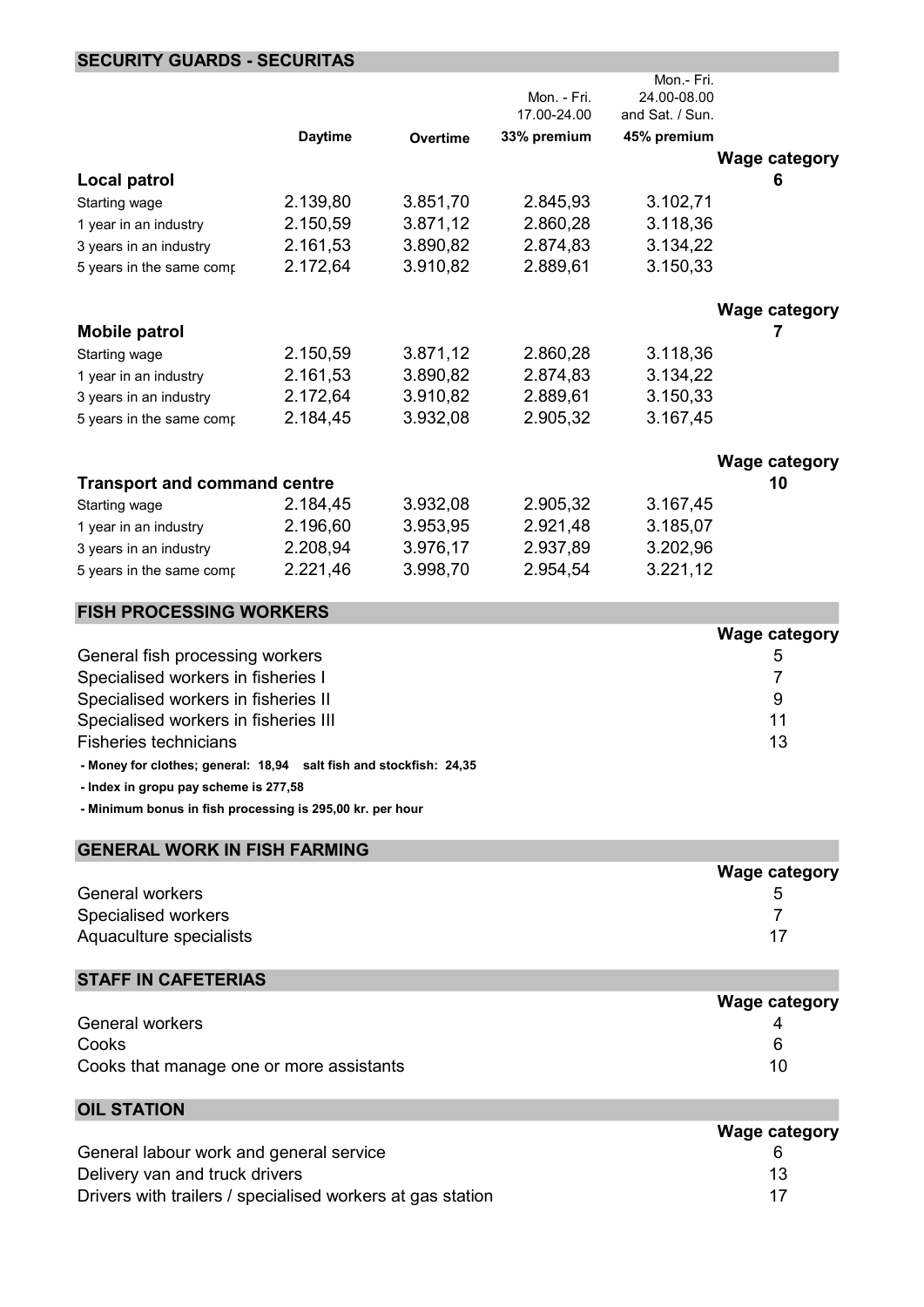| General work                                     |          |          |                            |                                | 6                    |
|--------------------------------------------------|----------|----------|----------------------------|--------------------------------|----------------------|
| Port worker                                      |          |          |                            |                                | 9                    |
| Operators of forklift                            |          |          |                            |                                | 10                   |
| Machine operators                                |          |          |                            |                                | 13                   |
|                                                  |          |          |                            |                                |                      |
| <b>LONGSHORING/HARBOUR WORK - EIMSKIP</b>        |          |          |                            |                                |                      |
|                                                  |          |          |                            |                                | <b>Wage category</b> |
| Harbour work I - General work                    |          |          |                            |                                | 9                    |
| Harbour work II - Operators of forklift          |          |          |                            |                                | 11                   |
| Harbour work III - Foremen                       |          |          |                            |                                | 12                   |
| Machine operators with full licence              |          |          |                            |                                | 14                   |
| <b>HOTELS AND RESTAURANTS</b>                    |          |          |                            |                                |                      |
|                                                  |          |          |                            |                                | <b>Wage category</b> |
| <b>Casual work - not shift work</b>              |          |          | Major public holidays      |                                | 4                    |
|                                                  | Daytime* | Overtime |                            |                                |                      |
| Starting wage                                    | 2.135,09 | 3.813,74 | 5.948,83                   |                                |                      |
| 1 year in an industry                            | 2.145,63 | 3.832,57 | 5.978,20                   |                                |                      |
| 3 years in an industry                           | 2.156,34 | 3.851,70 | 6.008,04                   |                                |                      |
| 5 years in the same comp                         | 2.167,22 | 3.871,12 | 6.038,34                   |                                |                      |
|                                                  |          |          |                            |                                | <b>Wage category</b> |
|                                                  |          |          |                            | Mon.- Fri.                     |                      |
|                                                  |          |          | Mon. - Fri.                | 24.00-08.00                    |                      |
| <b>General workers of hotels and restaurants</b> |          |          | 17.00-24.00                | and Sat. / Sun.                | 5                    |
|                                                  | Daytime* | Overtime | 33% premium***             | 45% premium***                 | 90% premium**        |
| Starting wage                                    | 2.145,63 | 3.832,57 | 2.853,69                   | 3.111,16                       | 4.076,70             |
| 1 year in an industry                            | 2.156,34 | 3.851,70 | 2.867,93                   | 3.126,69                       | 4.097,05             |
| 3 years in an industry                           | 2.167,22 | 3.871,12 | 2.882,40                   | 3.142,47                       | 4.117,72             |
| 5 years in the same comp                         | 2.178,24 | 3.890,82 | 2.897,06                   | 3.158,45                       | 4.138,66             |
|                                                  |          |          |                            |                                | <b>Wage category</b> |
|                                                  |          |          |                            | Mon.- Fri.                     |                      |
| Specialised workers of hotels and restaurants    |          |          | Mon. - Fri.<br>17.00-24.00 | 24.00-08.00<br>and Sat. / Sun. | 6                    |
|                                                  | Daytime* | Overtime | 33% premium***             | 45% premium***                 | 90% premium**        |
| Starting wage                                    | 2.156,34 | 3.851,70 | 2.867,93                   | 3.126,69                       | 4.097,05             |
| 1 year in an industry                            | 2.167,22 | 3.871,12 | 2.882,40                   | 3.142,47                       | 4.117,72             |
| 3 years in an industry                           | 2.178,24 | 3.890,82 | 2.897,06                   | 3.158,45                       | 4.138,66             |
| 5 years in the same comp                         | 2.189,44 | 3.910,82 | 2.911,96                   | 3.174,69                       | 4.159,94             |
|                                                  |          |          |                            |                                |                      |

Wage category

A 15% premium is paid to employees recruited to management positions, acc. to art. 1.2.4.

\* Daytime pay is calculated by dividing the monthly pay by 172.

\*\* Shift work employees earn winter holiday acc. to art. 3.4.

LONGSHORING/HARBOUR WORK - SAMSKIP

\*\*\* It is not permitted to pay according to shift work rates unless explicitly stated in the employment contract.

Travel allowance is 2½ times the starting fare of taxis acc. to art. 4.5.2. (October 2021, this corresponds to 1.825 kr. at Hreyfill)